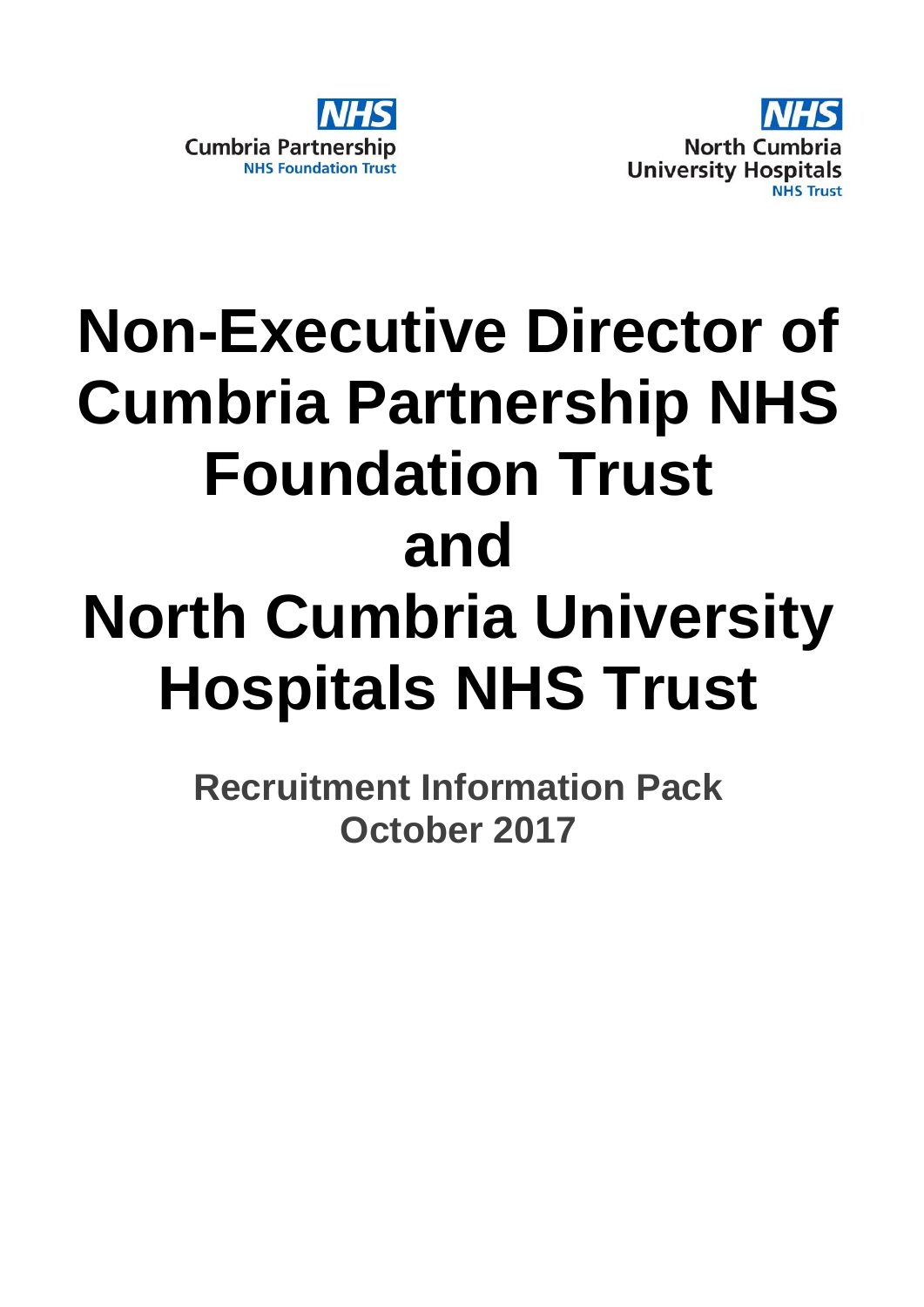We value and promote diversity and are committed to equality of opportunity for all and appointments made on merit. We believe that the best boards are those that reflect the communities they serve.

We particularly welcome applications from women, people from the local black and minority ethnic communities, and disabled people who we know are under-represented in chair and non-executive roles.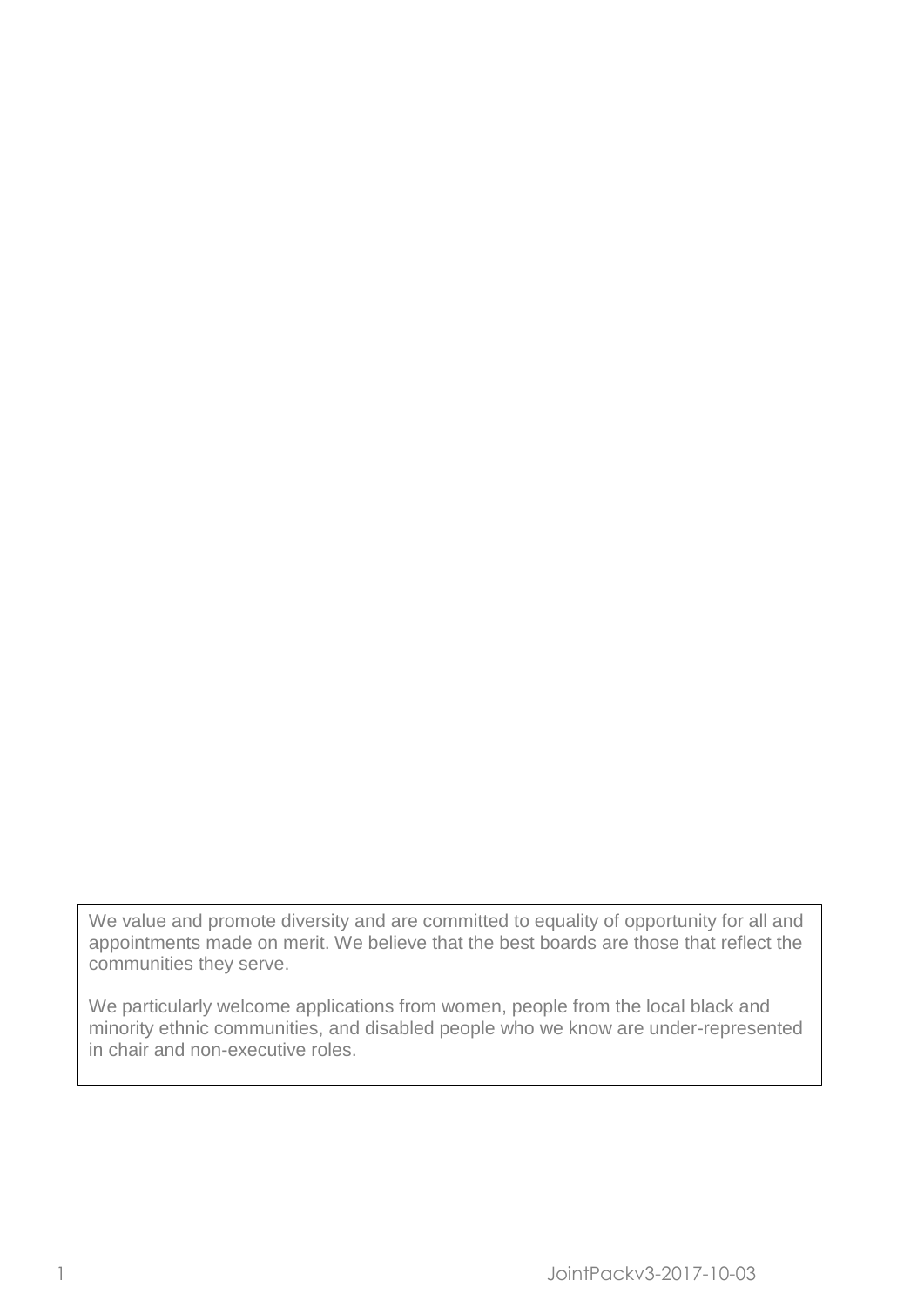# **Contents**

| 1.                                                                                   |
|--------------------------------------------------------------------------------------|
| 2.                                                                                   |
| 3.                                                                                   |
| 3.1.                                                                                 |
| 3.2.                                                                                 |
| 3.4.                                                                                 |
| 3.5.                                                                                 |
| 3.6.                                                                                 |
| 3.6.1.                                                                               |
| 3.6.2.                                                                               |
| 3.6.3.                                                                               |
| 3.7.                                                                                 |
| 3.8.                                                                                 |
| 3.9.                                                                                 |
| 3.10.                                                                                |
| 3.11.                                                                                |
| 3.12.                                                                                |
| 3.13.                                                                                |
|                                                                                      |
| 4.1.                                                                                 |
| 4.2.                                                                                 |
| 4.3.                                                                                 |
|                                                                                      |
| Appendix A - Additional Information for Cumbria Partnership NHS Foundation Trust     |
| Appendix B - Additional information for North Cumbria University Hospitals NHS Trust |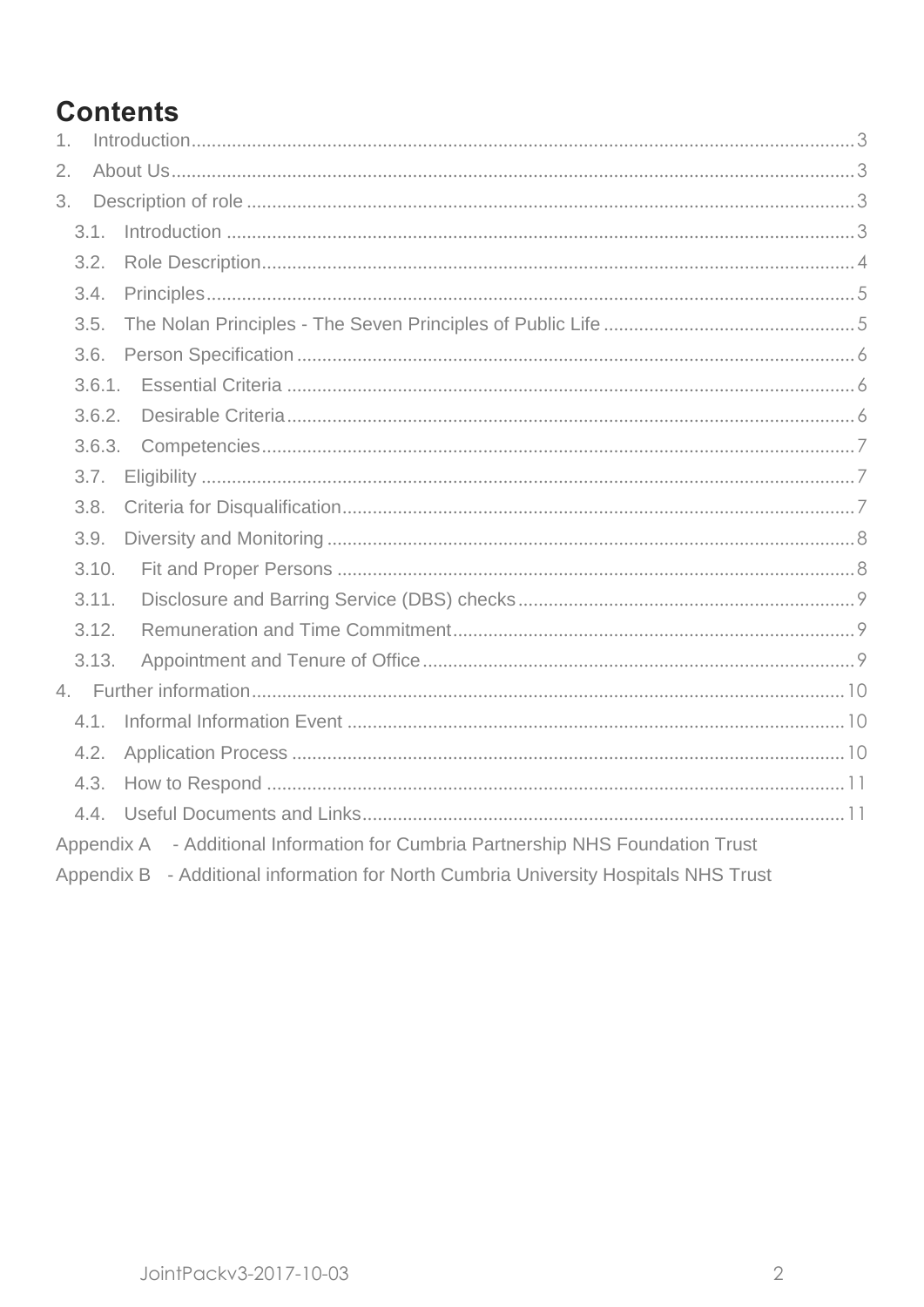# <span id="page-3-0"></span>**1. Introduction**

Cumbria Partnership NHS Foundation Trust and North Cumbria NHS Trust have recently taken steps to strengthen our partnership and collaboration to join up care we deliver to patients. We now share a Chief Executive and are currently integrating our support services in order to ensure we are making best use of our collective resources. We see this as a first step in journey to integrate health and care services across Cumbria.

In the spirit of this collaboration, we are looking for a Non-Executive Director with a strong clinical background to be appointed to the Boards of both Trusts.

# <span id="page-3-1"></span>**2. About Us**

- 2.1.**Cumbria Partnership NHS Foundation Trust** is the largest provider of NHS services across Cumbria. Around 4000 staff operate 60 different community and mental health services from over 20 main sites and many other premises shared with other health or community services such as GP surgeries. In any one year we see around one fifth of the population providing health care services from new babies to care of the frail and elderly.
- 2.2.**Our vision:** People in our communities living **happier**, **healthier** and more **hopeful** lives We value and recognise the importance of everyone in the community - our patients, carers, staff, partners and the wider community in helping to achieve our shared vision.

#### **2.3.Our Mission** | Delivering **quality** and **best value** for **our patients**

- 2.4.Additional information about Cumbria Partnership NHS Foundation Trust can be found in Appendix A.
- 2.5.**North Cumbria University Hospitals NHS Trust** is an acute hospital trust dedicated to providing the best possible care, serving a population of around 320,000 people.

Our Trust is located in one of the most geographically remote areas and serves the third most sparsely distributed population in England. Around 51% of the total Cumbrian population live in rural communities.

Acute hospital services are provided from the Cumberland Infirmary in Carlisle and the West Cumberland Hospital in Whitehaven. The Trust also provides a midwifery-led maternity service at Penrith Community Hospital.

- 2.6.**Our vision**: To provide innovative high quality care to our patients.
- 2.7.Additional information about North Cumbria University Hospitals NHS Trust can be found in Appendix B.

# <span id="page-3-2"></span>**3. Description of role**

#### <span id="page-3-3"></span>**3.1.Introduction**

The Board of Directors (the Board) of both Cumbria Partnership NHS Foundation Trust and North Cumbria University Hospitals NHS Trust are fully and finally accountable for every aspect of performance of their respective organisations. This means being accountable for organisational systems which ensure that the services they provide to patients, many of whom are amongst the most vulnerable in our communities, are relevant to their needs and are both safe and of high quality.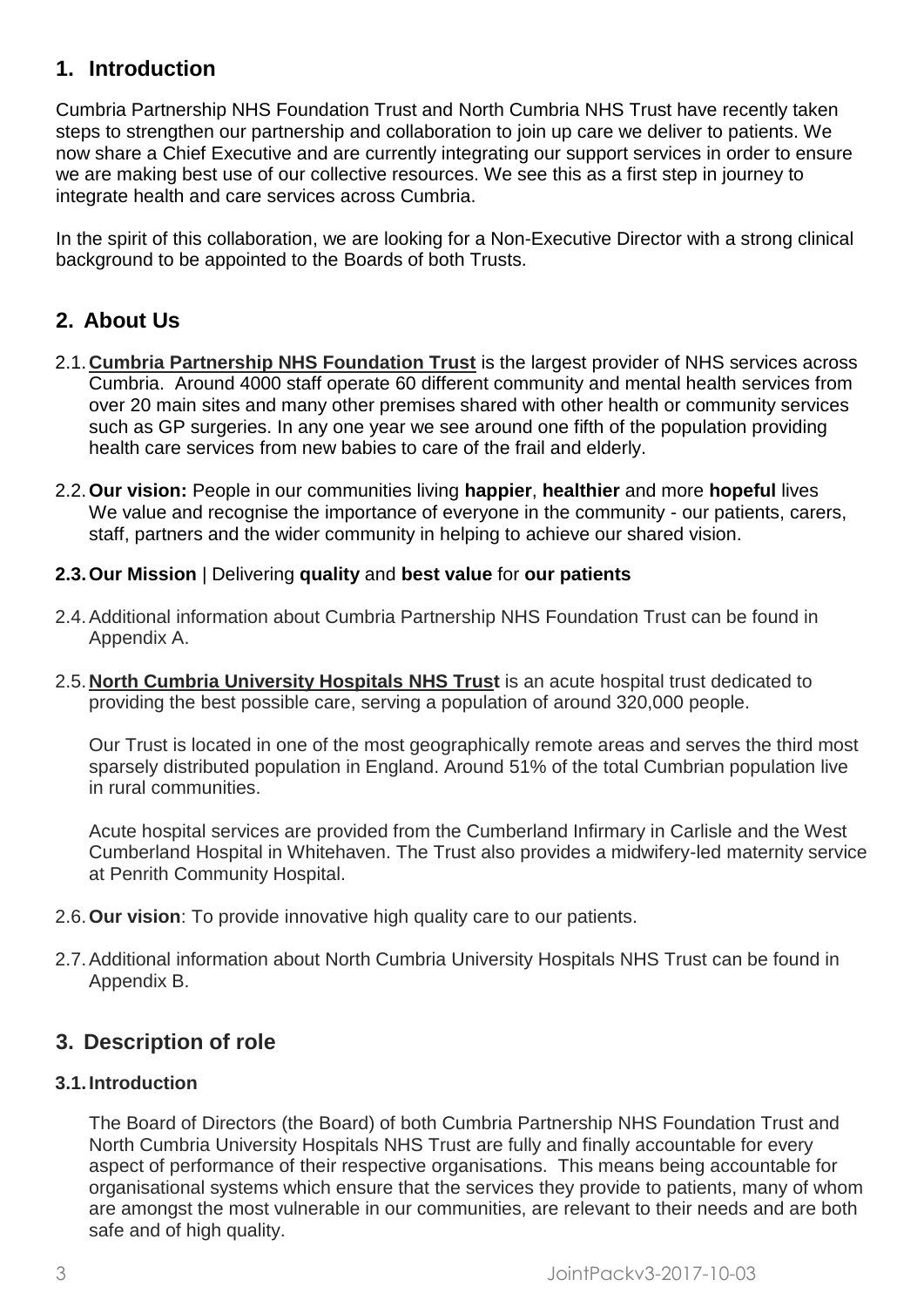The Boards are required to act in ways which:

- $\checkmark$  achieve the highest quality of services and care for patients
- $\checkmark$  determines the health needs of the local population and implements a strategic direction to achieve excellent outcomes and experience
- $\checkmark$  ensures that the organisation is productive and efficient in its use of public funds and remains financially viable
- $\checkmark$  demonstrates the requirements of good governance

Both Boards are required to act as a unitary board, in which responsibility and accountability for decisions is equally shared amongst all members. Within the team they make different contributions to the work of the Board:

- $\checkmark$  Executives bring detailed knowledge of the Trust's management systems and processes and of the health and social care sector, as well as specialist clinical and managerial expertise;
- $\checkmark$  Non-Executive Directors have a particular responsibility to scrutinise and constructively challenge members of the Board to ensure that; performance, assurance, policy, and strategy are soundly based and rigorously explored

#### <span id="page-4-0"></span>**3.2.Role Description**

The role and responsibilities of Non-Executive Directors include the following:

- $\checkmark$  To consistently deliver the highest quality of services we can
- $\checkmark$  Commitment to working to, and encouraging within the Trust, the highest standards of probity, integrity and governance
- $\checkmark$  Ensuring that the Trust's internal governance arrangements conform with best practice and statutory requirements
- $\checkmark$  Provide independent judgement and advice on issues of strategy, vision, performance, resources and standards of conduct and constructively challenge, influence and help the Executive Directors develop proposals on such strategies
- $\checkmark$  In accordance with agreed Board procedures, monitor the performance and conduct of management in meeting agreed goals and objectives and statutory responsibilities, including the preparation of annual reports and annual accounts and other statutory duties
- $\checkmark$  Diligently seek assurance that financial information is accurate and that financial controls and risk management systems are robust and defensible
- $\checkmark$  Chair and/or participate in the Audit & Risk, Quality & Safety and Finance, Investment & Performance Committees established to exercise delegated responsibilities
- $\checkmark$  As a member of Board committees, appoint, remove, support, encourage and where appropriate 'mentor' the Chief Executive and senior executives
- $\checkmark$  Contribute to the determination of appropriate levels of remuneration for Executive Directors as a member of the Trust's Remuneration Committee.
- $\checkmark$  Bring independent judgement and experience based on commercial, financial, legal or governance expertise from outside the Trust and apply this to the benefit of the Trust, its stakeholders and its wider community
- $\checkmark$  Assist fellow directors in setting the Trust's strategic aims, ensuring that the necessary financial and workforce are in place for the Trust to meet its objectives, and that performance is effectively monitored and reviewed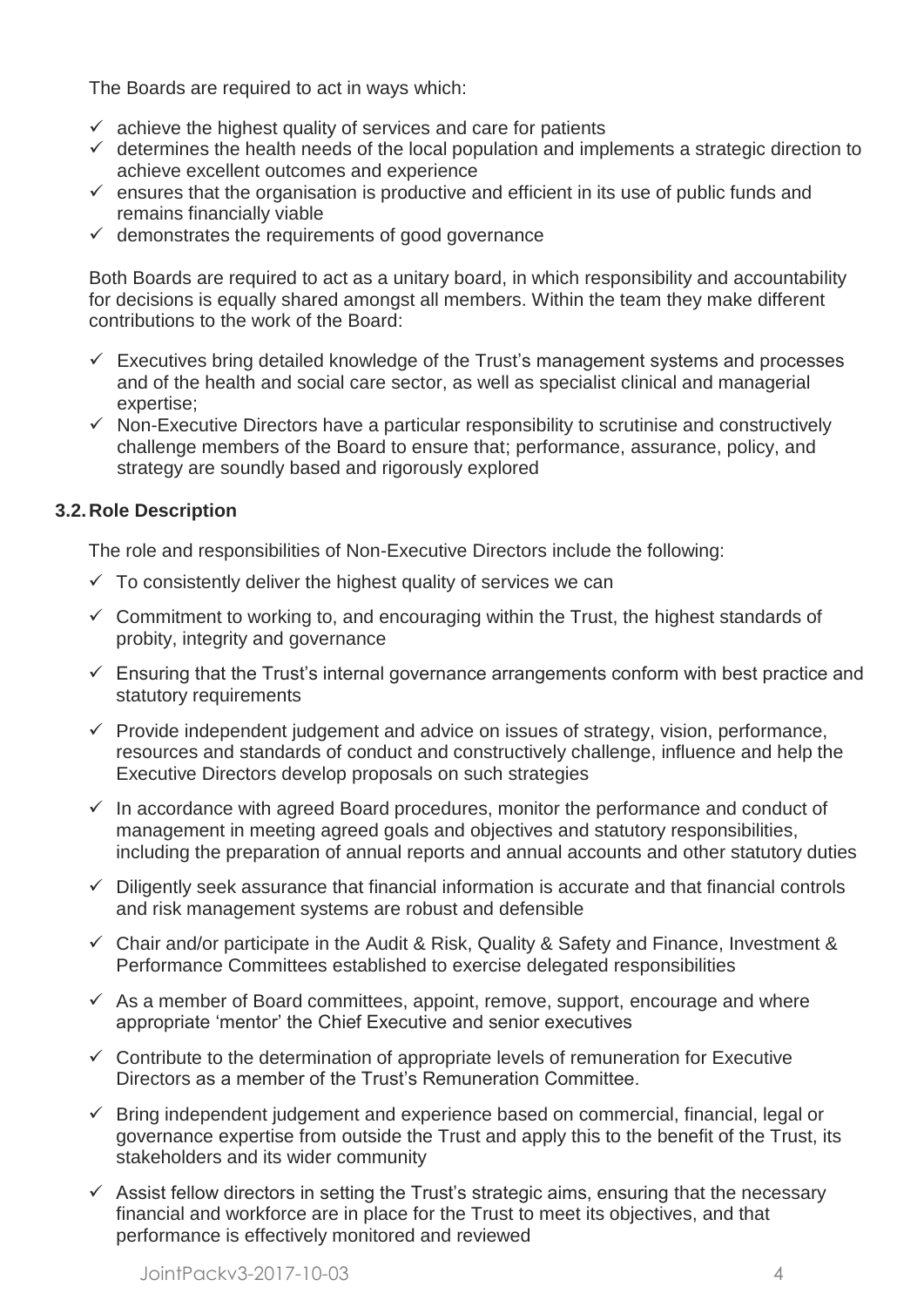- $\checkmark$  Assist fellow directors in providing entrepreneurial leadership to the Trust within a framework of prudent and effective controls, which enable risk to be assessed and managed
- $\checkmark$  Assist fellow directors in setting the Trust's values and standards and ensure that its obligations to its stakeholders and the wider community are understood and fairly balanced at all times
- $\checkmark$  Support a positive culture, uphold values throughout the Trust and adopt behaviours in the boardroom and elsewhere that exemplify the corporate culture
- $\checkmark$  Engage positively and collaboratively in Board discussion of agenda items
- $\checkmark$  Act as an ambassador for the Trust in engagement with stakeholders including the local community, dealing with the media when appropriate

#### **3.3.Non-Executive Directors should:**

- $\checkmark$  become conversant with the Trust's business activities, its strategy and the main areas of risk
- $\checkmark$  participate in the Trust's Induction programme including partnering Executive Directors, attending briefings, meetings and reading induction materials
- $\checkmark$  take opportunities to develop and refresh their own knowledge and skills
- $\checkmark$  ensure that they are well-informed in respect of the main areas of the Trust's activity and how to engage with members of the community
- $\checkmark$  participate in visits to Trust services

#### <span id="page-5-0"></span>**3.4.Principles**

The individual boards are collectively responsible for the exercise of the powers and the performance of the respective trust's, by directing and supervising its affairs in accordance with the Trust's licence and the regulations and provisions set down by NHS Improvement.

#### <span id="page-5-1"></span>**3.5.The Nolan Principles - The Seven Principles of Public Life**

In addition to the above roles and responsibilities Non-Executive Directors will be expected to adhere to the Nolan Principles, which are outlined below:

#### *Selflessness*

Holders of public office should take decisions solely in terms of the public interest. They should not do so in order to gain financial or other material benefits for themselves, their family, or their friends.

#### *Integrity*

Holders of public office should not place themselves under any financial or other obligation to outside individuals or organisations that might influence them in the performance of their official duties.

#### *Objectivity*

In carrying out public business, including making public appointments, awarding contracts, or recommending individuals for rewards and benefits, holders of public office should make choices on merit.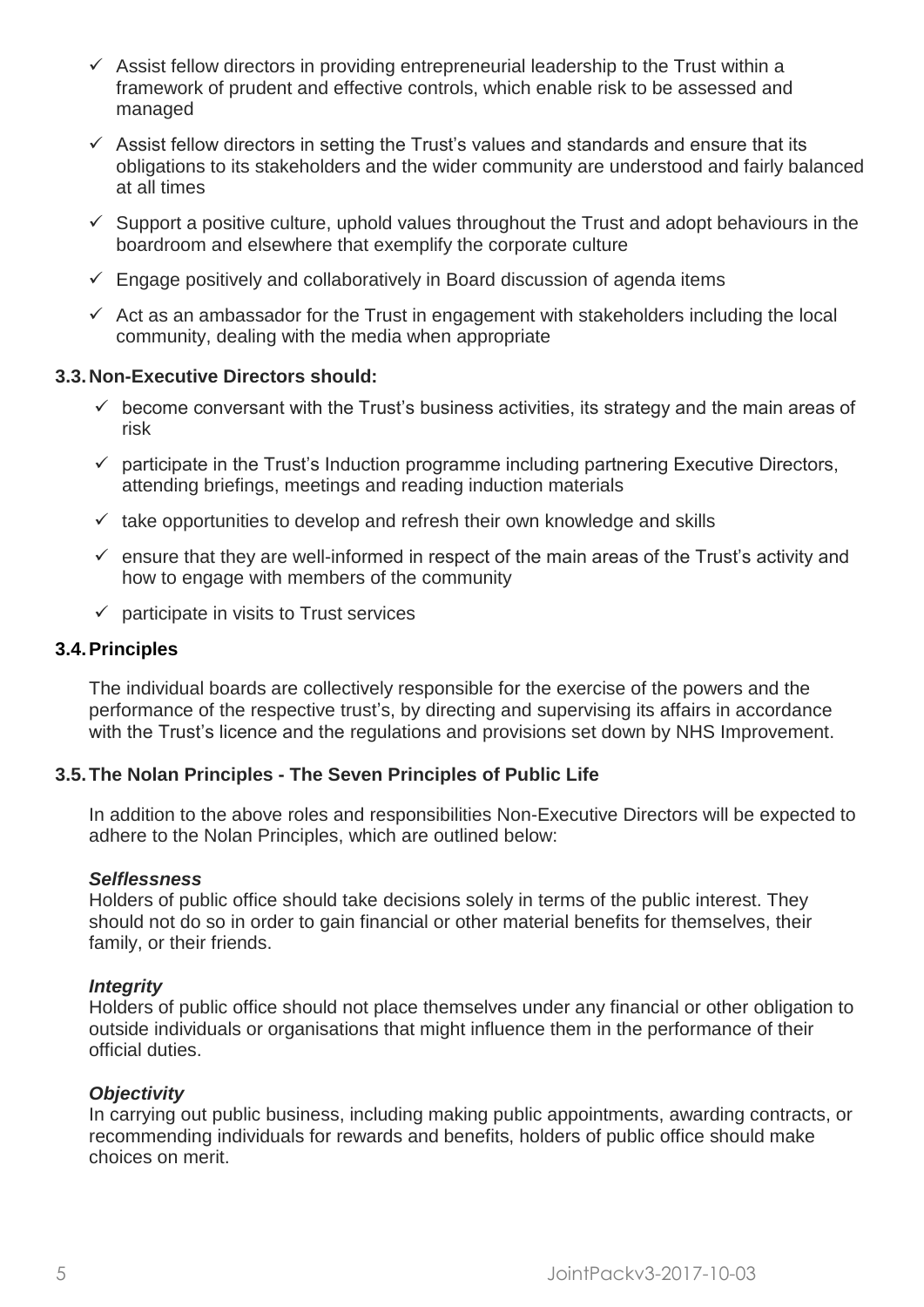#### *Accountability*

Holders of public office are accountable for their decisions and actions to the public and must submit themselves to whatever scrutiny is appropriate to their office.

#### *Openness*

Holders of public office should be as open as possible about all the decisions and actions that they take. They should give reasons for their decisions and restrict information only when the wider public interest clearly demands.

#### *Honesty*

Holders of public office have a duty to declare any private interests relating to their public duties and to take steps to resolve any conflicts arising in a way that protects the public interest.

#### *Leadership*

Holders of public office should promote and support these principles by leadership and example.

#### <span id="page-6-1"></span><span id="page-6-0"></span>**3.6.Person Specification**

#### **3.6.1. Essential Criteria**

The Trusts are seeking to appoint an individual from any background who can demonstrate **all** of the following essential expertise:

- 1. professional level clinical experience gained in healthcare organisations in any sector
- 2. understanding of achieving change management and transformation in a dynamic organisation
- 3. experience of providing appropriate oversight, scrutiny, challenge and leadership at decision-making levels in a diverse organisation to help develop proposals on priorities relating to **any or all** of the following:
	- a. risk mitigation including impact of external unforeseen factors
	- b. investment
	- c. assurance
	- d. customer satisfaction
	- e. strategic planning
- 4. a commitment to the trusts values (see Appendix 1 & 2 for details)

#### <span id="page-6-2"></span>**3.6.2. Desirable Criteria**

The Trusts would like to ensure as far as possible that the membership of the Boards enables individuals to bring their talent, experience and innovation to the oversight of building clinical partnerships and an understanding/experience of delivering clinical care. You will have demonstrable experience of motivating and creating enthusiasm to make a real difference to the people using the trusts services.

To achieve the best balance of skills on the Boards the Trusts are seeking an individual who can demonstrate, with solid evidence, their experience and skills in one of the following desirable areas:

- 1. Experience of or a good understanding of delivering clinical care;
- 2. Knowledge and understanding of the service user and carer experience including service delivery, equality and diversity, social care and third sector issues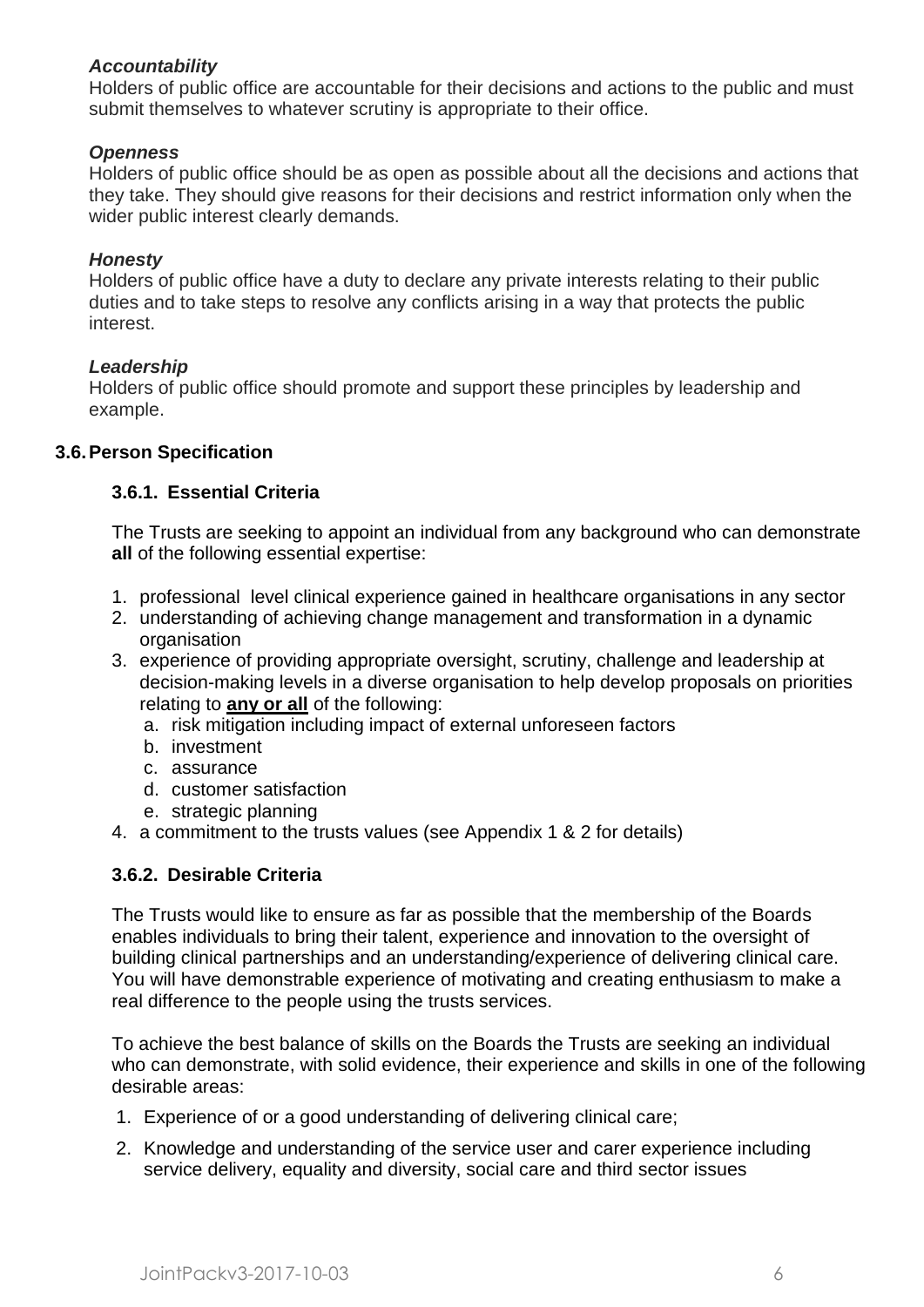#### <span id="page-7-0"></span>**3.6.3. Competencies**

In addition to the essential criteria outlined above, all candidates interviewed will need to demonstrate at interview that they have the competencies required to be effective in this Board level role. The competencies are:

| <b>Intellectual</b>        | The ability to analyse and understand complex information and     |
|----------------------------|-------------------------------------------------------------------|
| flexibility                | situations in order to reach an objective conclusion. The ability |
|                            | to think clearly and creatively bringing creative solutions to    |
|                            | challenges as appropriate.                                        |
| <b>Strategic direction</b> | The ability to think and plan ahead, foreseeing risks and         |
|                            | opportunities whilst balancing needs and constraints.             |
| <b>Holding to</b>          | Willing to maintain and uphold accountability of self and others, |
| account                    | probing issues where necessary through constructive challenge.    |
|                            | Demonstrably high levels of probity, integrity, discretion and    |
|                            | fairness and the ability to maintain confidentiality. Able to     |
|                            | uphold the principles of effective corporate governance.          |
| <b>Effective</b>           | Able to influence furtherance of the Trust's stated aims and      |
| influencing and            | objectives. Able to influence and persuade others using well-     |
| communication              | reasoned arguments. Demonstrate tact and diplomacy when           |
|                            | dealing with potentially difficult and sensitive issues.          |
| <b>Team working</b>        | Be committed to working as a team member. To build                |
|                            | constructive relationships and work effectively as a member of    |
|                            | the Board of Directors.                                           |
| <b>Self-belief and</b>     | To maintain the self-motivation to pursue agreed standards of     |
| drive                      | performance and take on new challenges, both individually and     |
|                            | as a member of the Board of Directors.                            |
| <b>Service Users,</b>      | The motivation to ensure high standards are maintained and to     |
| <b>Carers and</b>          | also help improve Trust performance and the confidence to take    |
| <b>Community focus</b>     | on challenges.                                                    |
|                            | High level of commitment to service users, carers and the         |
|                            | community and to tackling health inequalities. Strong             |
|                            | commitment to uphold NHS values, principles and the aims of       |
|                            | the Trust and the wider local community.                          |

# <span id="page-7-1"></span>**3.7.Eligibility**

To be eligible for appointment candidates must:-

- $\checkmark$  meet all the requirements of the 'Fit and Proper persons' test as set out in the Health & Social Care Act 2008 (Regulated Activities) Regulations 2014; and
- $\checkmark$  be a member of Cumbria Partnership NHS Foundation Trust (membership is free). You must reside in Cumbria or Lancashire but must not be employed by the Trust. To become a member of Cumbria Partnership NHS Foundation Trust, please visit the Trust website at <https://www.cumbriapartnership.nhs.uk/>

# <span id="page-7-2"></span>**3.8.Criteria for Disqualification**

The following paragraphs identify the circumstances where an individual would not be eligible for appointment as a member of the Board. You cannot be considered for appointment as a Non-Executive Director of the trusts if you are a person:

- $\checkmark$  who has been adjudged bankrupt or whose estate has been sequestrated and (in either case) has not been discharged;
- $\checkmark$  who has made a composition or arrangement with, or granted a trust deed for, their creditors and has not been discharged in respect of it;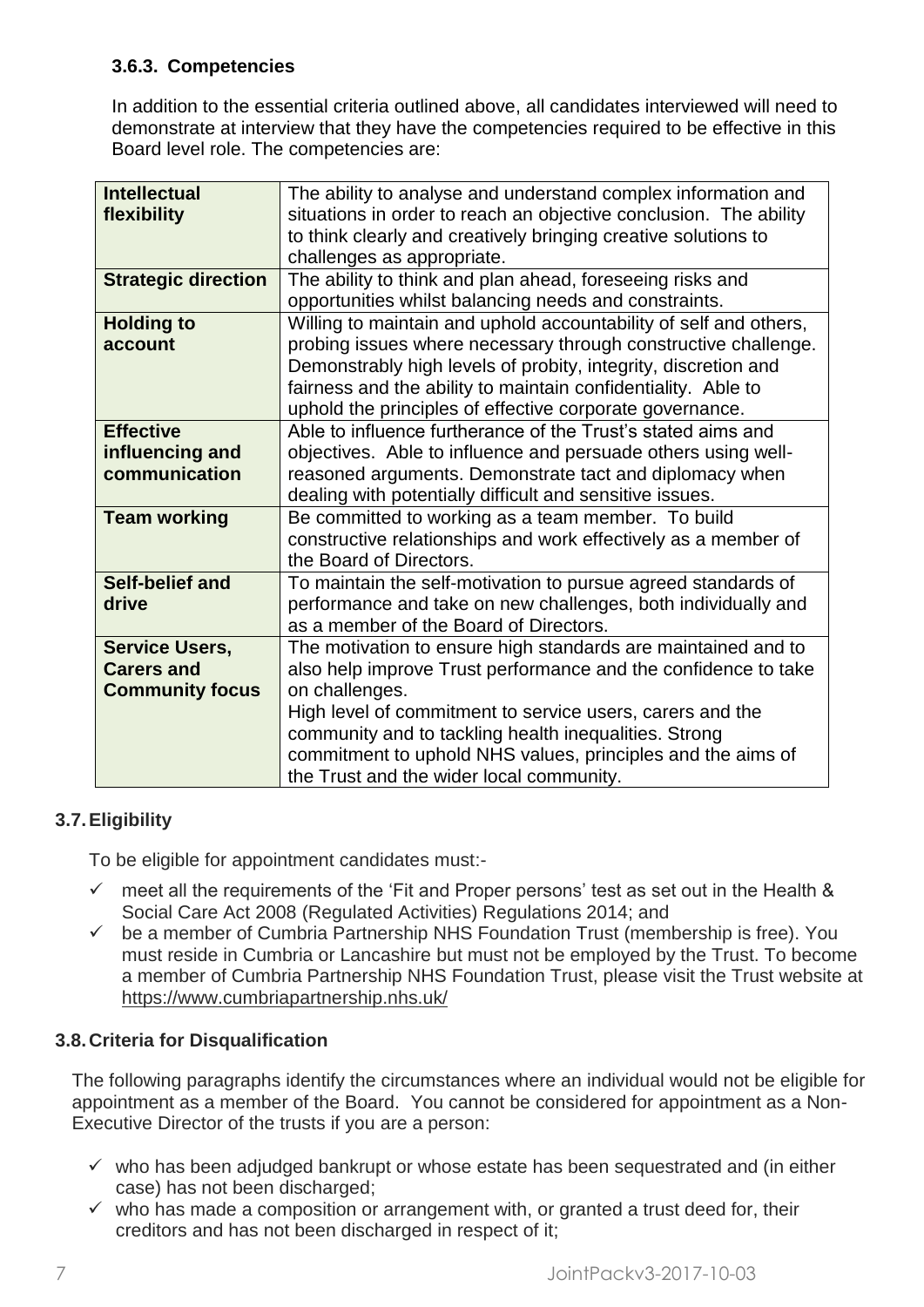- $\checkmark$  who within the preceding five (5) years has been convicted in the British Isles of any offence and a sentence of imprisonment (whether suspended or not) for a period of not less than three (3) months (without the option of a fine) was imposed on them;
- $\checkmark$  who is the spouse, partner, parent or child of a director of Cumbria Partnership NHS Foundation Trust or North Cumbria University Hospitals NHS Trust;
- $\checkmark$  who is a member of a local authority's scrutiny committee covering health matters;
- $\checkmark$  a person who is the subject of an unexpired disqualification order made under the Company Directors Disqualification Act 1986;
- $\checkmark$  whose tenure of office as a chairman or as a member or director of a health service body has been terminated on the grounds that their appointment is not in the interests of the health service, for non-attendance at meetings, or for non-disclosure of a pecuniary interest;
- $\checkmark$  who is subject to a sex offender order or whose name is on the sex offenders register;
- $\checkmark$  who has within the preceding two (2) years been dismissed, otherwise than by reason of redundancy, from any paid employment with a health service body;
- $\checkmark$  who has refused without reasonable cause to fulfil any training requirement established by the Board of Directors;
- $\checkmark$  who has refused to sign and deliver to the trusts a statement in the form required by the Board of Directors confirming acceptance of the code of conduct for directors.

Further disqualifications related to North Cumbria University Hospitals NHS Trust:

- $\checkmark$  MPs/MEPs and candidates for election
- $\checkmark$  CCG chairs and members
- $\checkmark$  CQC chair, members and employees

Non-Executive Director appointments to the Board of North Cumbria University Hospitals NHS Trust are regulated by the Commissioner for Public Appointments.

#### <span id="page-8-0"></span>**3.9.Diversity and Monitoring**

The Trusts are committed to preventing discrimination, valuing diversity and achieving equality of opportunity and will not discriminate against anyone because of their race, ethnic origin, gender or gender reassignment, disability, age, nationality, sexual orientation, marital status, colour, religion, belief or non-belief.

The information on the monitoring sheet is not used in the selection process. It will be removed on receipt and is not seen by those assessing your application. However, this information may be useful to the trusts when looking at diversity strategy and the basic information about the successful appointee may need to be made public in a variety of publications such as the trusts annual report and press releases.

The trusts are committed to equality of opportunity for all and welcomes applications from all sections of the communities the trusts serves. All appointments are based on merit and the principles of independent assessment, openness and transparency of process.

#### <span id="page-8-1"></span>**3.10. Fit and Proper Persons**

The trusts are committed to ensuring that all Board appointments meet with the requirements of the Fit and Proper Person requirements within the Health and Social Care Act 2008 (Regulated Activities) Regulations 2014 (1 April 2015) which places a duty on NHS providers not to appoint a person or allow a person to continue to be an executive director or equivalent or a non-executive director under given circumstances. Checks will be carried out by the trusts after appointment and before the individual takes up their full duties.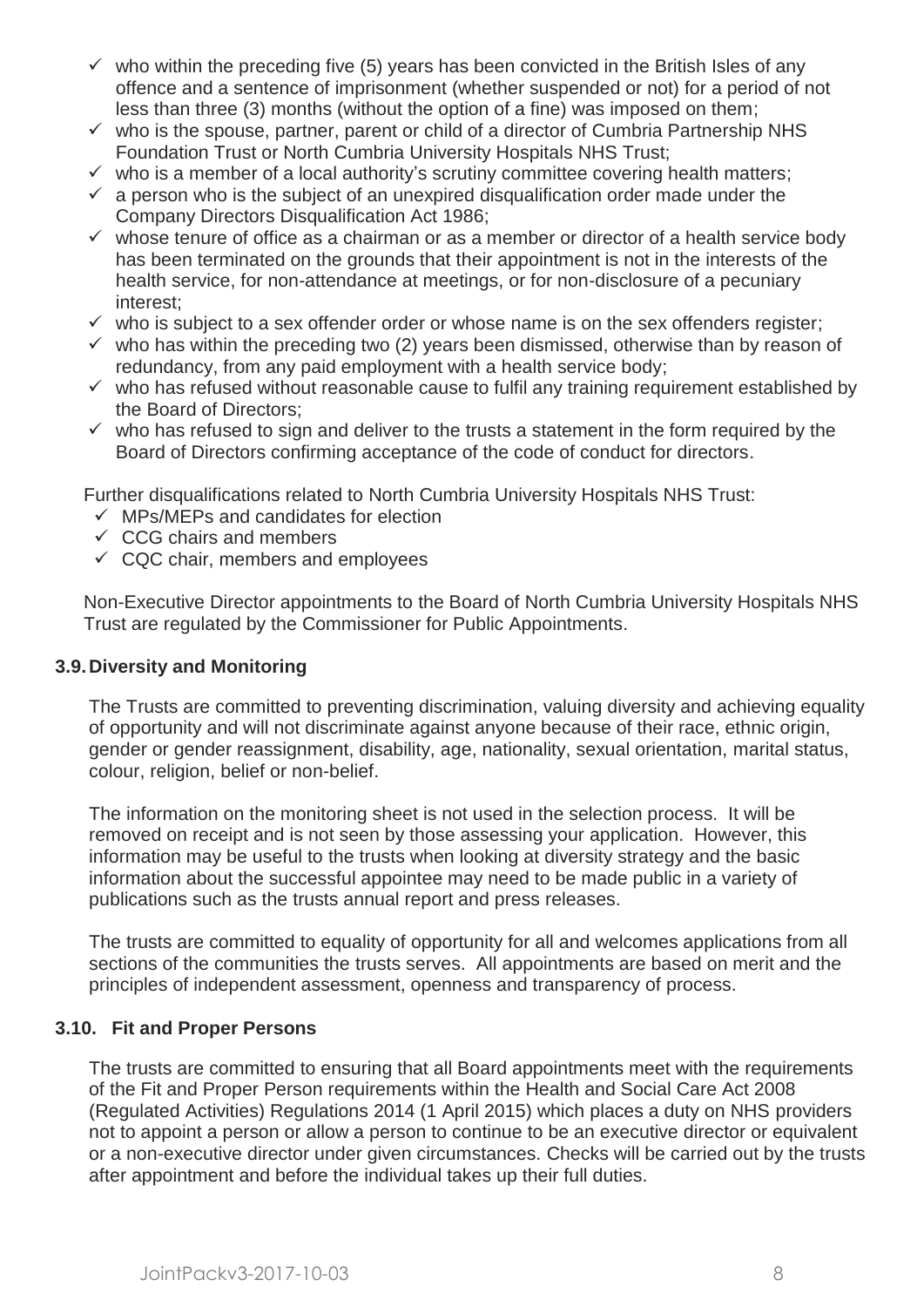#### <span id="page-9-0"></span>**3.11. Disclosure and Barring Service (DBS) checks**

Non-Executive Directors may occasionally have access to children or vulnerable adults through their work for the trusts. To safeguard patients by identifying unsuitable candidates, the appointment will be dependent upon the satisfactory completion of a standard disclosure through the DBS. Checks will be carried out by the trusts after appointment and before the individual takes up their full duties.

#### <span id="page-9-1"></span>**3.12. Remuneration and Time Commitment**

Remuneration and the time commitment for each Non-Executive Director post will be considered separately according to the processes set down for Foundation Trusts and NHS Trusts. These are detailed below.

The Chairs of the trusts will respond flexibly to the way in which Non-Executive Directors meet their time commitments. Prior to taking the appointment, successful candidates should inform the Chairs of any other time commitments. Once appointed, Non-Executive Directors should inform the chairs of any changes to their commitments. It is the responsibility of each Non-Executive Director to ensure that they can make sufficient time available with a degree of flexibility to discharge their responsibilities effectively. Some time commitment may be during the evening.

Remuneration and Time Commitment – Cumbria Partnership NHS Foundation Trust The terms and conditions of Non-Executive Directors are determined by the Governors Council. Currently Non-Executive Directors receive £12,000 per annum and are eligible to claim allowances for travel and subsistence costs necessarily incurred on Trust business. The time commitment is an average of around 3 days per month, although this will vary from month to month.

The remuneration payable is taxable and subject to National Insurance Contributions and is not pensionable.

Remuneration and Time Commitment - North Cumbria University Hospitals NHS Trust The terms and conditions of Non-Executive Directors of NHS trusts are the determined by the Secretary of State for Health. Currently Non-Executive Directors receive £6,157 per annum and are eligible to claim allowances for travel and subsistence costs necessarily incurred on Trust business. The time commitment is an average of around 3 days per month, although this will vary from month to month.

The remuneration payable is taxable and subject to National Insurance Contributions and is not pensionable.

#### <span id="page-9-2"></span>**3.13. Appointment and Tenure of Office**

The appointments will be for 2 to 4 years and will be subject to annual performance reviews.

You should also note that the posts are a public appointment or statutory office rather than a job and are therefore not subject to the provisions of employment law. To ensure that public service values are maintained at the heart of the National Health Service, Non-Executive Directors are required to subscribe to the Code of Conduct and Standing Orders and Standing Financial instructions for the respective Trust.

As Non-Executive Director you must demonstrate high standards of corporate and personal conduct. Details of what is required of you and the Board of Directors on which you serve are set out in the Codes of Conduct as outlined above.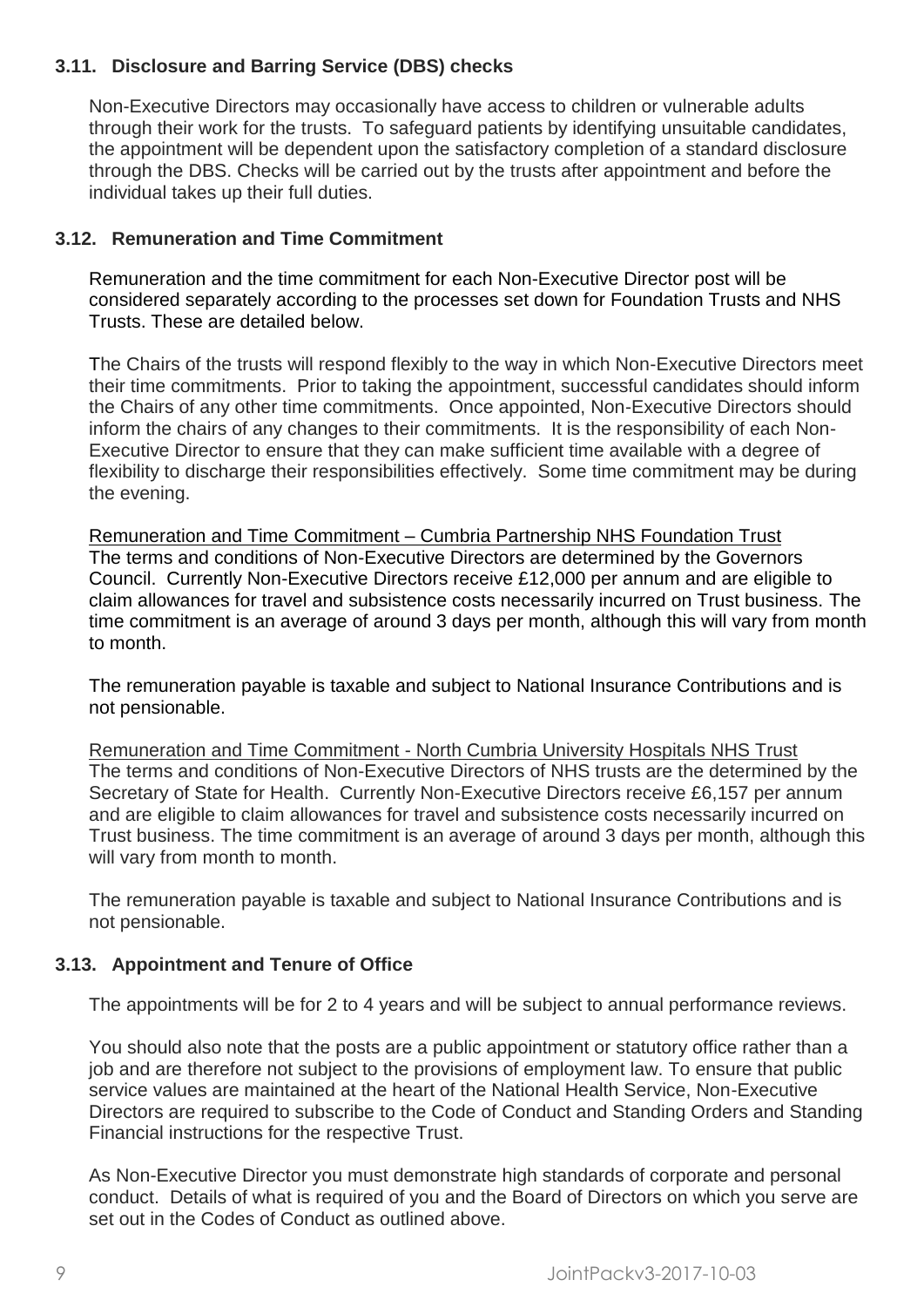You will be required to declare any conflict of interest that arises in the course of Board business and also declare any relevant business interests, positions of authority or other connections with commercial, public or voluntary bodies.

#### To find out more about Cumbria Partnership NHS Foundation Trust please visit: **[www.cumbriapartnership.nhs.uk](http://www.cumbriapartnership.nhs.uk/)**

To find out more about North Cumbria University Hospitals NHS Trust please visit: **[www.ncuh.nhs.uk](http://www.ncuh.nhs.uk/)**

# <span id="page-10-0"></span>**4. Further information**

# <span id="page-10-1"></span>**4.1.Informal Information Event**

There is an informal information event taking place in early October for people who are interested in finding out more about the role. It is an opportunity to learn more about Non-Executive Directors, the trusts, the services and plans for the future. It is taking place on:

# **10th October 2017 | 6pm – 8pm | Voreda, Portland Place, Penrith, CA11 7QQ**

If you would like to attend please contact: Harriet Mouat on **01228 603761** or **[harriet.mouat@cumbria.nhs.uk](mailto:harriet.mouat@cumbria.nhs.uk)**

Please note that attendance at the event is not compulsory and will not play any part in the selection process.

#### <span id="page-10-2"></span>**4.2.Application Process**

This section outlines the service you should expect to receive if you apply for this post. For an informal and confidential discussion about the role, please call Daniel Scheffer, Joint Company Secretary on 01228 603013 or 07979 803386 or email [Daniel.Scheffer@cumbria.nhs.uk](mailto:Daniel.Scheffer@cumbria.nhs.uk) or call Gina Tiller, NCUHT Chair on 01228 814010.

- Applications need to be received by **20 October 2017**.
- $\checkmark$  Your application will first be checked for completeness and eligibility.
- $\checkmark$  We will then assess your completed application information to see the extent to which you have the qualities and expertise specified for the post.
- $\checkmark$  It is anticipated that shortlisting will be completed by **7 November**. Candidates will be informed as soon as possible after this by telephone if they have been selected for interview and the interview details will be confirmed in writing.
- $\checkmark$  Shortlisted candidates will be asked to participate in an online competency assessment, prior to the formal interviews during **8 - 12 November** and be available for 1 hour for a validation telephone call on **13 November**.
- $\checkmark$  As part of the interview process, shortlisted candidates will be expected to present to members of the Governors Council of Cumbria Partnership NHS Foundation Trust, Board of Directors from both Trusts and Partners on **15 November**.
- $\checkmark$  A selection panel, including the Chairs of both Cumbria Partnership NHS Foundation Trust and North Cumbria University Hospitals NHS Trust will conduct interviews on **17 November**.
- $\checkmark$  The selection panel will make its recommendation to the Nominations Committee of Cumbria Partnership NHS Foundation Trust for consideration at the Governors Council on **23 November** who will make the final appointment to that Trust Board. At the same time, the recommendation will also be considered by the Provider Leadership Committee of NHS Improvement, which will make the final appointment to the North Cumbria University Hospitals NHS Trust Board.